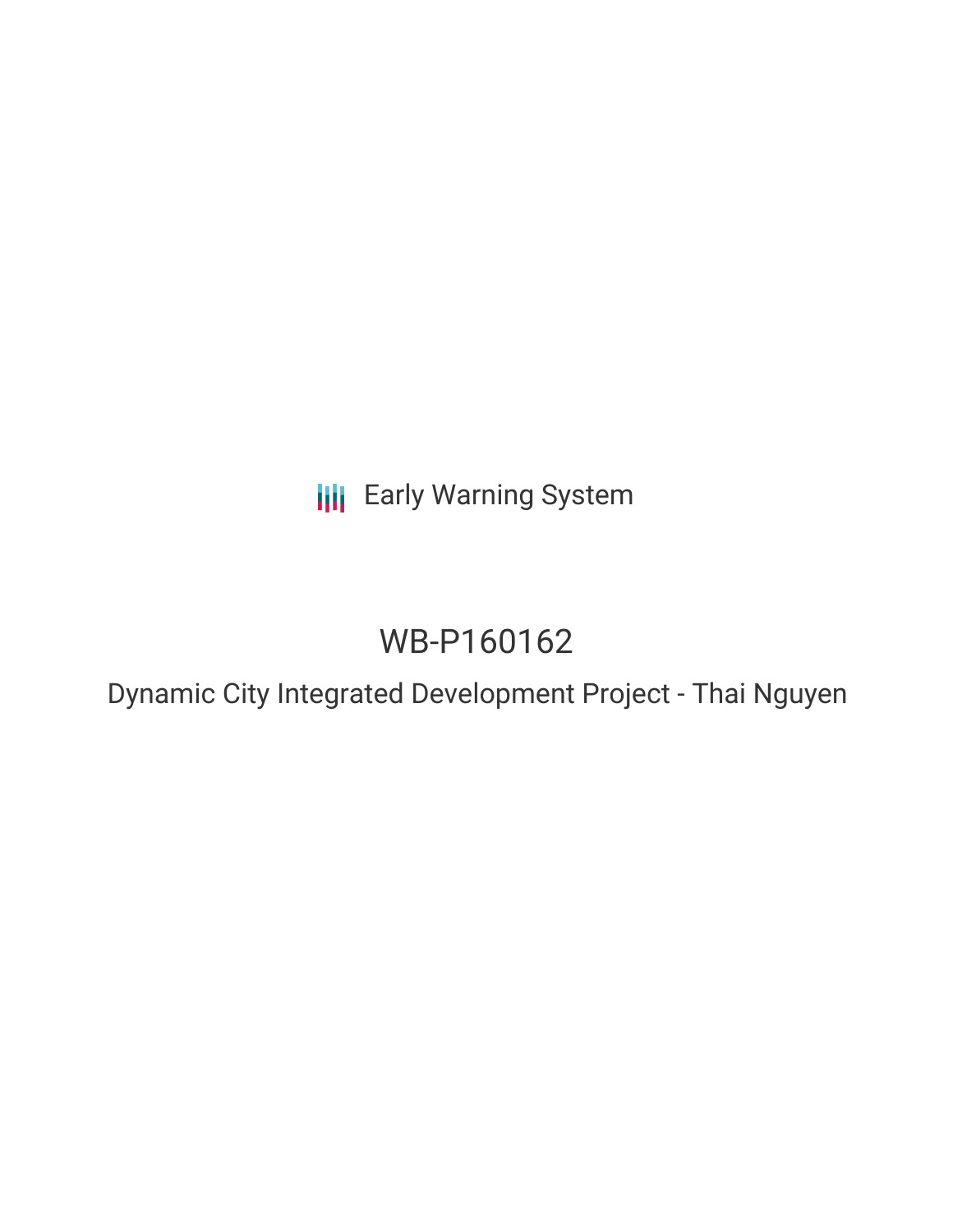

#### **Quick Facts**

| <b>Countries</b>                | Vietnam                       |
|---------------------------------|-------------------------------|
| <b>Specific Location</b>        | Thai Nguyen Province          |
| <b>Financial Institutions</b>   | World Bank (WB)               |
| <b>Status</b>                   | Active                        |
| <b>Bank Risk Rating</b>         | B                             |
| <b>Voting Date</b>              | 2018-06-22                    |
| <b>Borrower</b>                 | Socialist Republic of Vietnam |
| <b>Sectors</b>                  | Construction, Infrastructure  |
| <b>Potential Rights Impacts</b> | <b>Healthy Environment</b>    |
| <b>Investment Type(s)</b>       | Loan                          |
| <b>Investment Amount (USD)</b>  | $$80.00$ million              |
| <b>Project Cost (USD)</b>       | \$100.00 million              |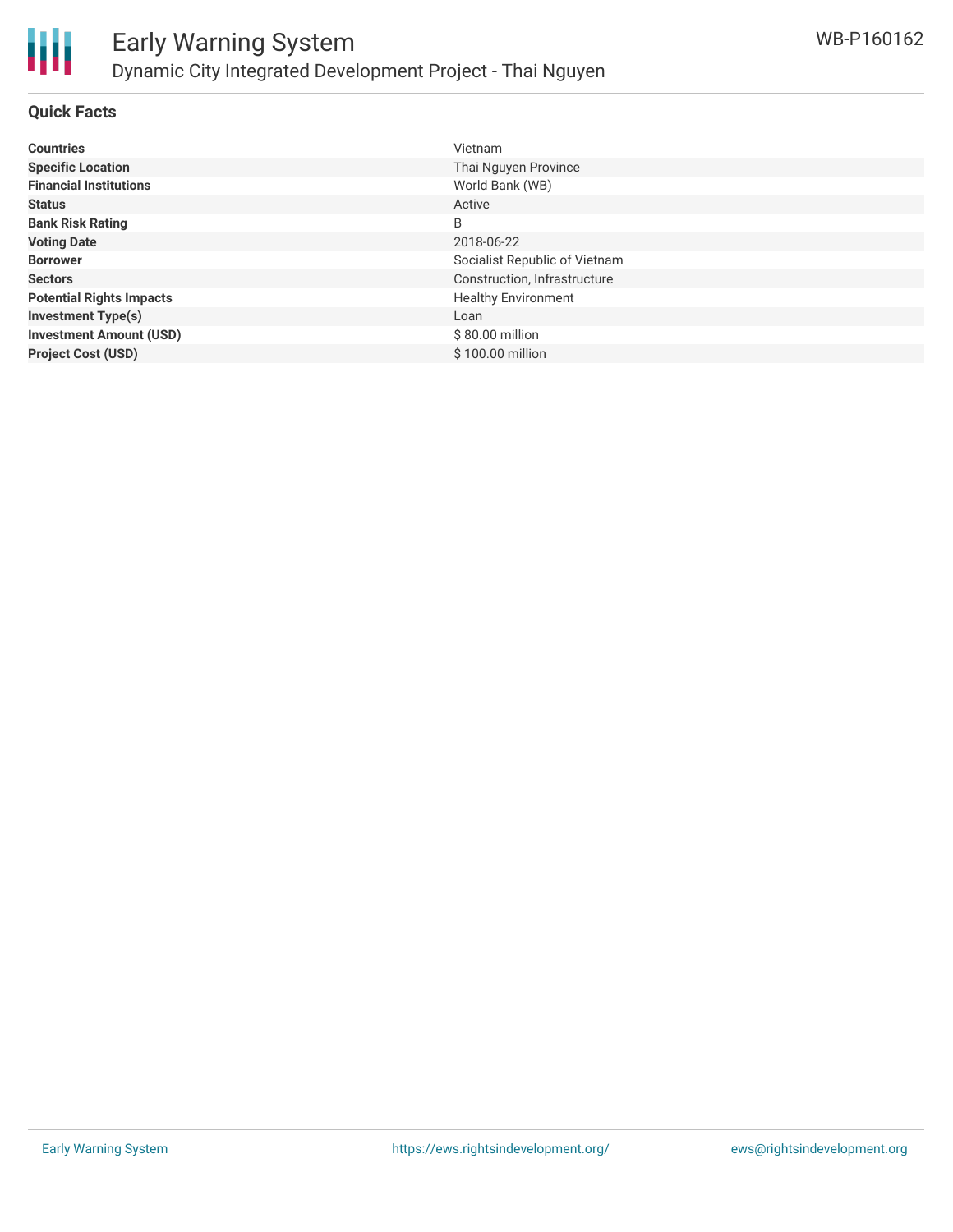

#### **Project Description**

The development objective of the Dynamic City Integrated Development Project for Vietnam is to improve access to urban infrastructure and to improve integrated urban planning and management in the project city.

First component is structural investments - rehabilitation and construction of urban infrastructure: a series of municipal investments will be financed to improve the access to and quality of urban infrastructure services, including those in urban environmental sanitation, urban transport, and urban amenities.

Second component is non-structural investments - technical assistance and implementation. A comprehensive package of TA and project implementation support will be provided to Thai Nguyen PPC to strengthen its capacities for integrated economic and spatial planning as well as climate change and disaster risk informed planning.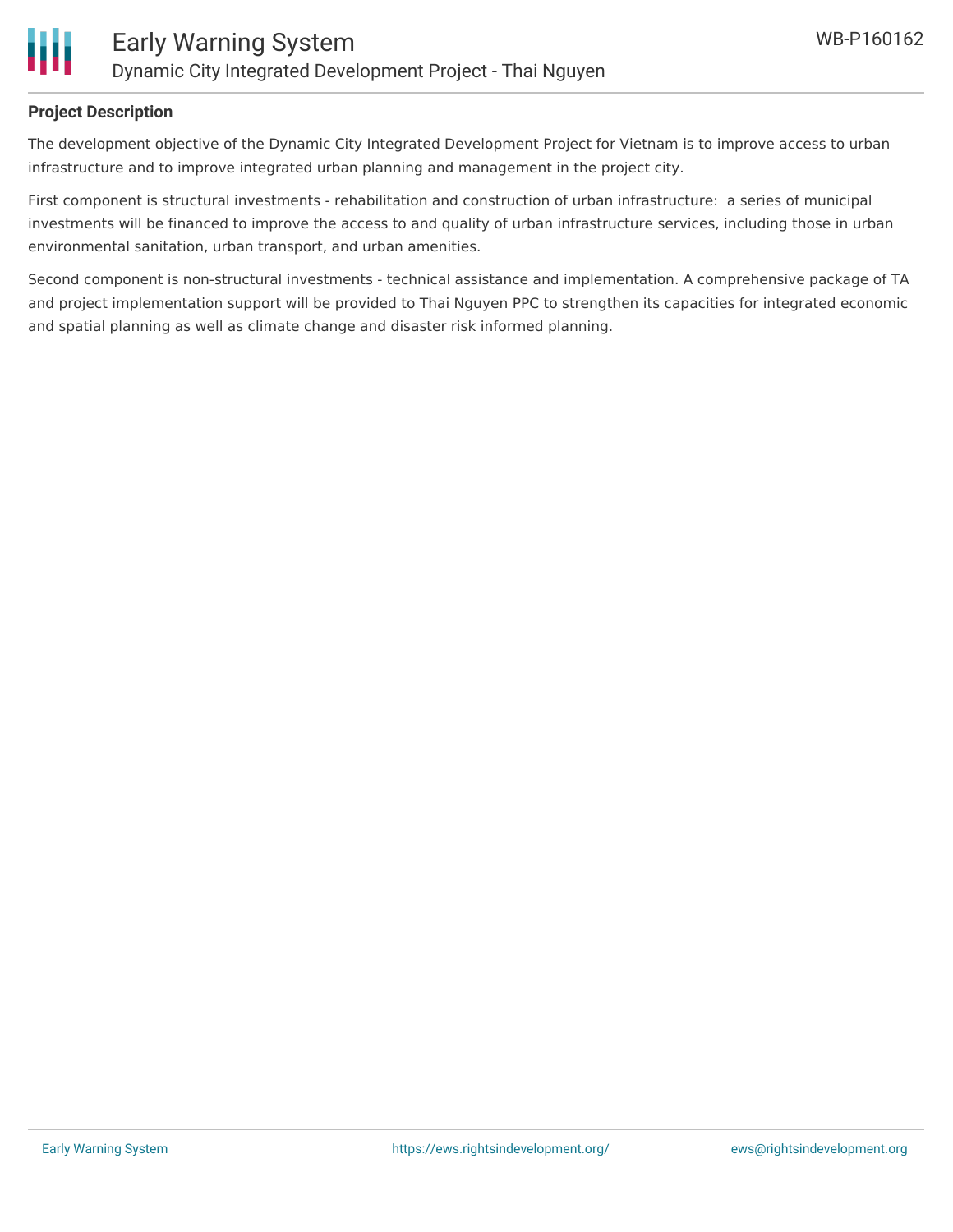

## **Early Warning System Project Analysis**

Environmental Assessment OP/BP 4.01

Natural Habitats OP/BP 4.04

Forests OP/BP 4.36

Physical Cultural Resources OP/BP 4.11

Involuntary Resettlement OP/BP 4.12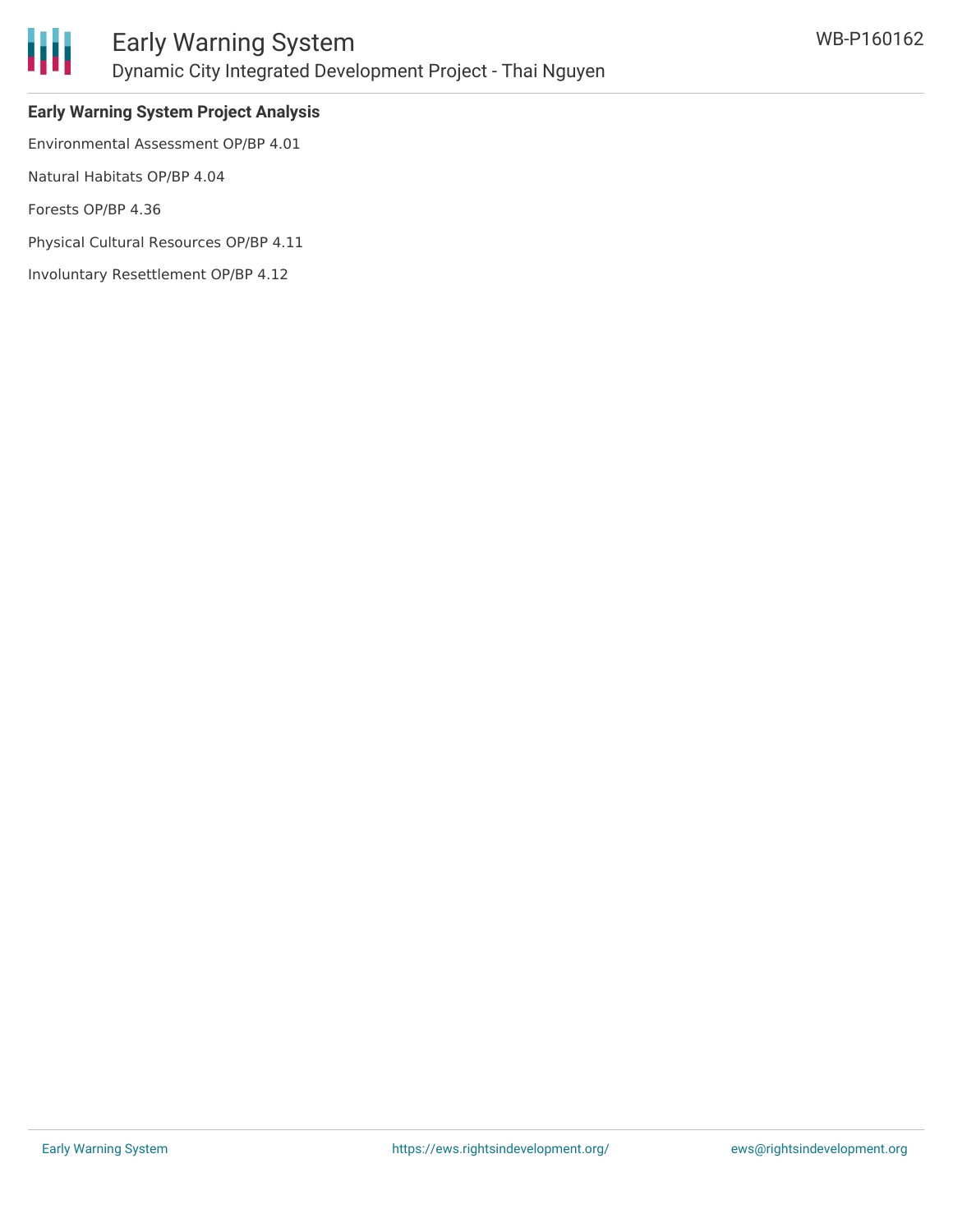

#### **Investment Description**

World Bank (WB)

International Development Association (IDA) US\$ million 80.00 Counterpart Funding US4 million 20.00

Total cost and US\$ million 100.00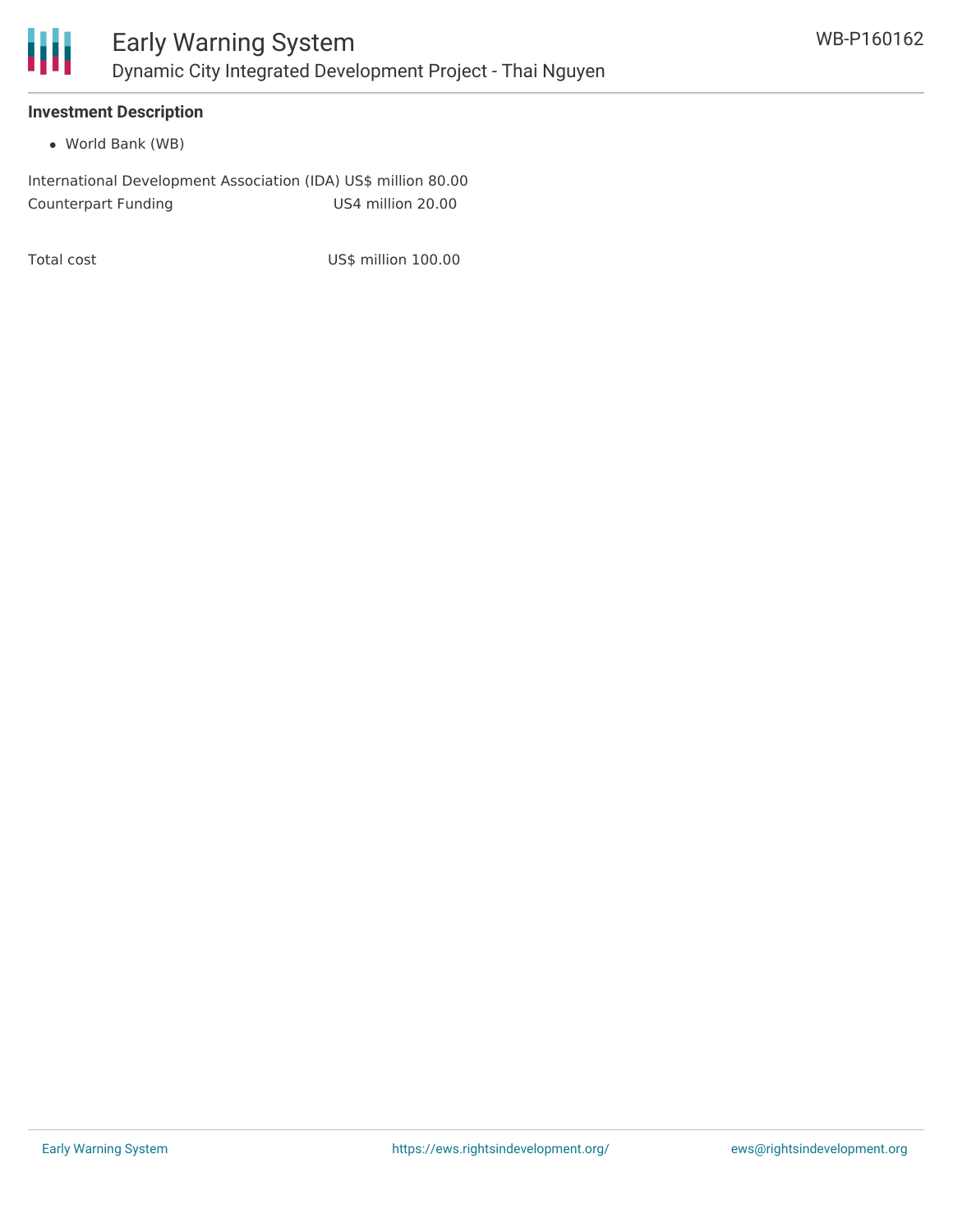

### **Contact Information**

1/ World Bank Contact Huyen Thi Phuong Phan Senior Urban Development Specialist

2/ Borrower/Client/Recipient Socialist Republic of Vietnam

3/Implementing Agencies Thai Nguyen City People's Committee Vu Thi Bich Thuy CPC Vice chairwomen, PMU Director [dothithainguyen@gmail.com](mailto:dothithainguyen@gmail.com)

The World Bank 1818 H Street, NW Washington, D.C. 20433 Telephone: (202) 473-1000 Web: http://www.worldbank.org/projects

#### ACCOUNTABILITY MECHANISM OF WORLD BANK

The World Bank Inspection Panel is the independent complaint mechanism and fact-finding body for people who believe they are likely to be, or have been, adversely affected by a World Bank-financed project. If you submit a complaint to the Inspection Panel, they may investigate to assess whether the World Bank is following its own policies and procedures for preventing harm to people or the environment. You can contact the Inspection Panel or submit a complaint by emailing ipanel@worldbank.org. You can learn more about the Inspection Panel and how to file a complaint at: http://ewebapps.worldbank.org/apps/ip/Pages/Home.aspx.